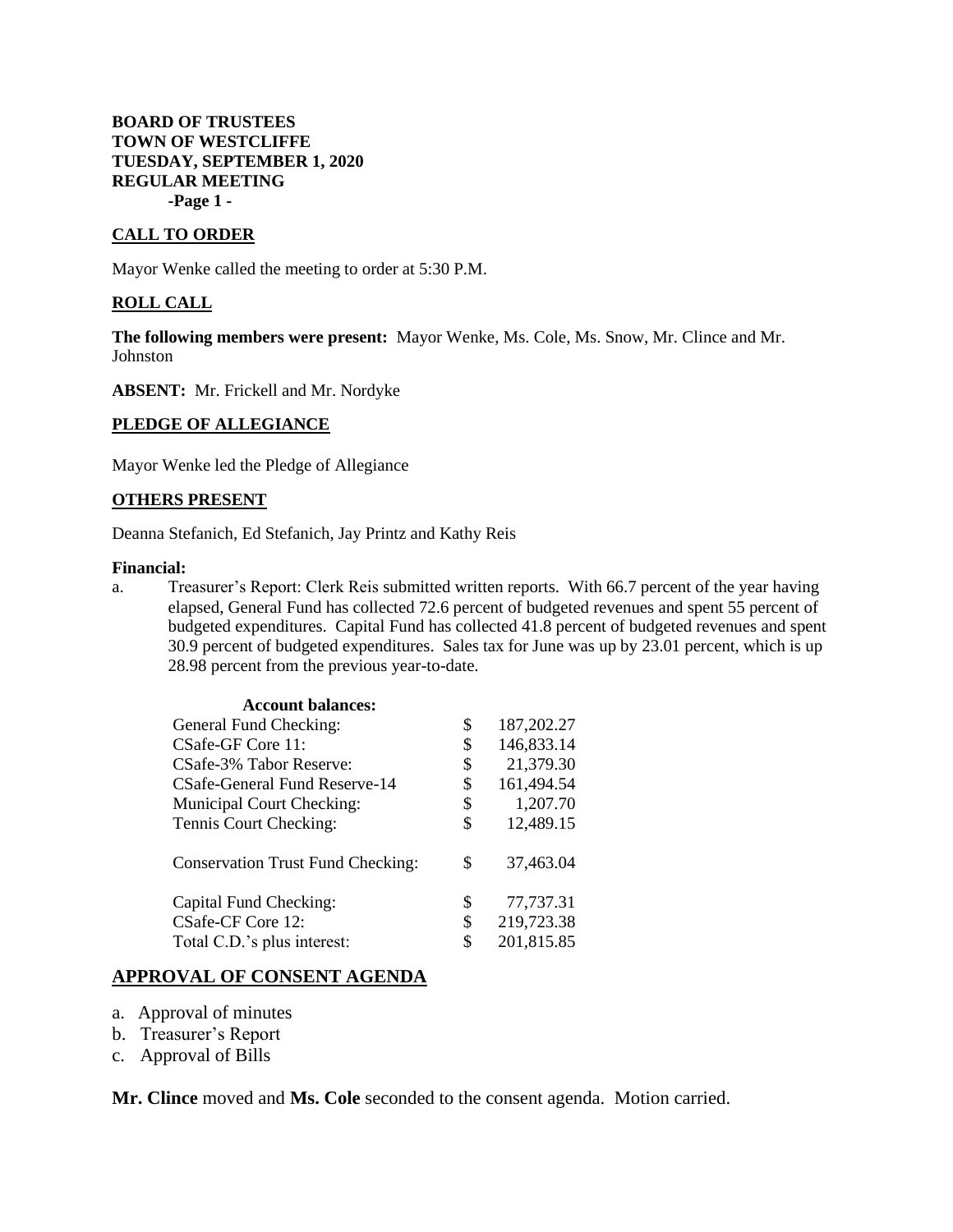# **OLD BUSINESS**

# **a. Consideration of request to approve forming a Home Rule research committee-Brian Clince.**

Mr. Clince would like to develop a research committee and develop a pros and cons list that can be presented to the Town possibly March or April. It would need to be determined what the cost would be to create a new Town Charter. This would need to be taken to the voters of Westcliffe to move forward. After presenting to the Town Board, the public will need to be involved to determine if they want the Town to move forward with it. It is just an exploratory committee.

**ACTION: Mr. Johnston** moved and **Ms. Snow** seconded to approve forming a Home Rule research committee. Motion carried.

After some discussion it was determined that Mr. Clince will provide a list of citizens that would like to serve on the research committee to the October meeting for approval.

# **b. Consideration of request to approve an MOU between the Town of Westcliffe and the High-Altitude Garden Club.**

Town Manager Stefanich reported that verbiage for the final version was taken directly from the minutes of the last meeting that was discussed during the discussion with Inge Munden representative from the Garden Club. It has also been reviewed by Town Attorney Printz. If the Board of Trustees approve it, it will then be given to the Garden Club. There was some concern that the Garden Club should review it and approve it first. Attorney Printz replied that it is exactly what the Garden Club asked for. After more discussion it was decided to approve it and present it to the Garden Club.

**ACTION: Ms. Snow** moved and **Mr. Clince** seconded to approve the MOU between the Town of Westcliffe and the High-Altitude Garden Club. Motion carried.

# **NEW BUSINESS**

**a. Consideration of request to approve a lease between the Town of Westcliffe and Bootleggers Mercantile, LLC for a portion Lot A Block 11.**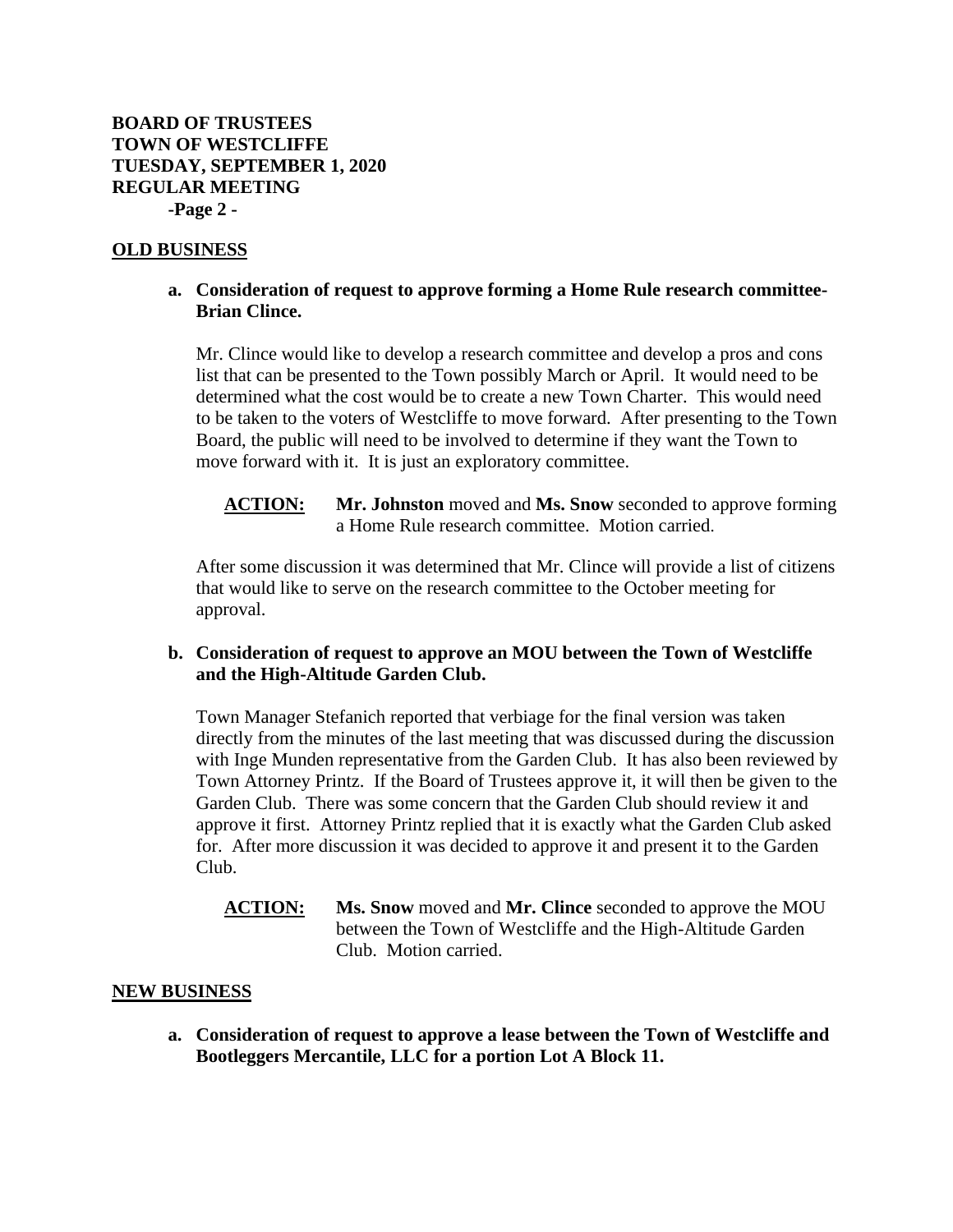#### **NEW BUSINESS CONTINUED**

It was suggested that the lease be either \$50.00, \$75.00 or \$150.00 per month. After further discussion the following motion was made.

**ACTION: Ms. Clince** moved to approve the lease for \$1.00. The motion died for a lack of a second.

After further discussion Ms. Stefanich with Bootleggers stated they wouldn't be ready to make the expansion for two years and didn't want to pay for an expense that wouldn't generate any revenue. The board agreed that they could bring this back to the board at that time.

#### **b. Consideration of Appointing the Town Attorney.**

The interviews have been rescheduled for September  $17<sup>th</sup>$  2:00 p.m.

# **c. Consideration of request to apply for a mini grant through Upper Arkansas Area Council of Government.**

This is for picnic tables and benches for the parks, the total project can't exceed \$10,000 for the grant. It is a 50/50 match. There will be two picnic tables on the south side where the trees are at the Bluff, two benches at the Pocket Park and two picnic tables at Jess Price Park staying within the \$10,000 grant. Town Manager Stefanich suggested that the board approve the benches and tables from options that the staff present.

**ACTION: Ms. Snow** moved and **Mr. Clince** seconded to approve to apply for a mini grant through Upper Arkansas Area Council of Government to purchase park equipment. Motion carried.

# **d. Consideration of request to approve the 2021 Impound Agreement with the Humane Society of Fremont County.**

Mayor Wenke stated this is an agreement done yearly.

**ACTION: Mr. Clince** moved and **Ms. Cole** seconded to approve the 2021 Impound Agreement with the Humane Society of Fremont County. Motion carried.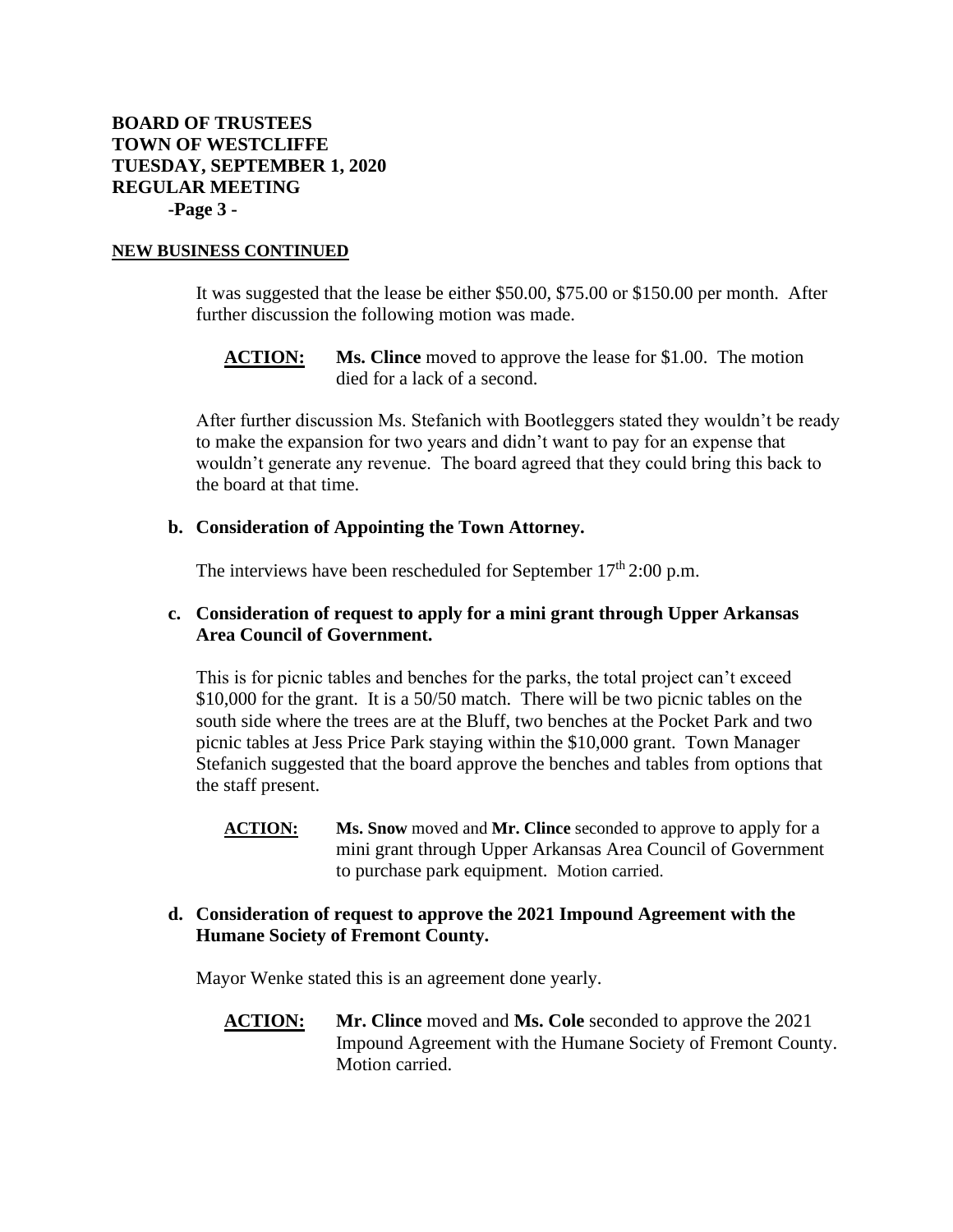### **NEW BUSINESS CONTINUED**

### **e. Consideration of Request to approve the 2021 CEBT Health Insurance Renewal.**

Clerk Reis reported currently we have three options PPO4, PPO5 and PPO6. The staff met and would appreciate having those same choices for 2021. In the Town Policy, currently the Town pays \$600.00 per employee with the employee paying anything above that. Open enrollment is mid-October through mid-November. Medical insurance increased by 5%, dental and vision remained the same. This only to approve the three options.

**ACTION: Mr. Johnston** moved and **Mr. Clince** seconded to approve the 2021 CEBT Health Insurance Renewal. Motion carried.

# **f. Consideration of request to approve the Intergovernmental Agreement between the two Towns and County for the CARES Act Fund.**

Mayor Wenke explained that an IGA is needed to govern how the committee consisting of the three county commissioners and both mayors of Westcliffe and Silver Cliff (Custer County is the administrator for these funds). These are the funds that were distributed to every county in the state, Custer County will receive \$434,000 that can be awarded to governments, businesses, not for profits, education and individuals for expenditures they made to address the Covid situation. There are three standards they have to meet. It does not cover lost revenues. It is only Covid related expenditures from March  $1<sup>st</sup>$  through now. You can also apply for funds in the future for Covid related expenditures through December  $31<sup>st</sup>$  of this year. The committee approves the applications that we believe will be approved by DOLA and the State. A check will be written immediately, it will be submitted to DOLA for approval. If DOLA doesn't approve it, the county is out the money.

**ACTION: Mr. Johnston** moved and **Mr. Clince** seconded to approve the Intergovernmental Agreement between the two Towns and County for the CARES Act Fund. Motion carried.

### **STAFF & COMMITTEE REPORTS**

a. **Report from Town Clerk** 

No Report

b. **Report from Town Manager** 

No Report